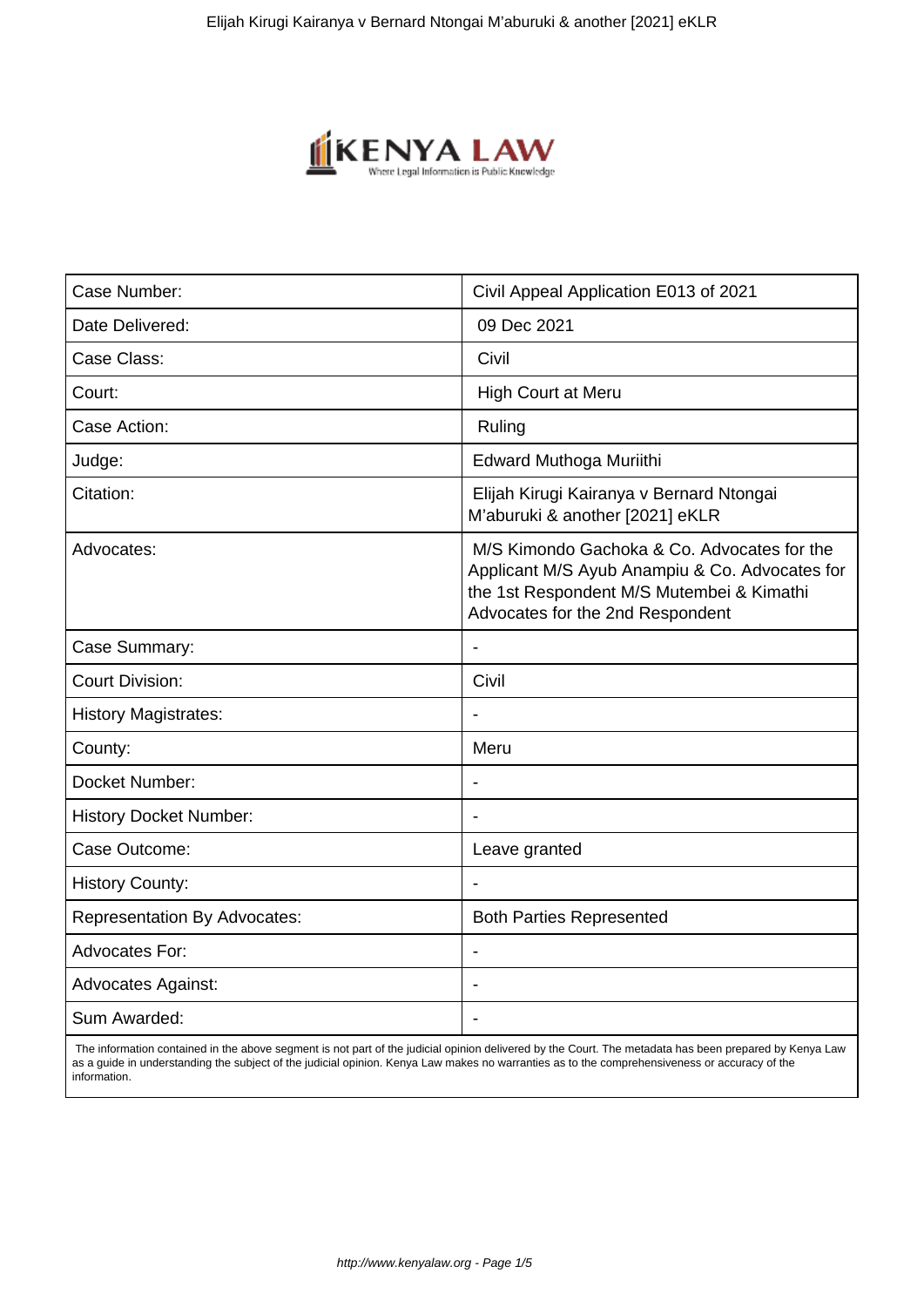## **REPUBLIC OF KENYA**

## **IN THE HIGH COURT OF KENYA**

# **AT MERU**

# **CIVIL APPEAL APPLICATION NO. E013 OF 2021**

**ELIJAH KIRUGI KAIRANYA..........................................APPLICANT**

# **VERSUS**

# **BERNARD NTONGAI M'ABURUKI.........1ST RESPONDENT**

**FRANCIS MUGIRA MUNGAMA................2ND RESPONDENT**

# **RULING**

## **The Application**

1. Before the Court is an application dated 1<sup>st</sup> March 2021 seeking stay of execution of the Judgment delivered on 15<sup>th</sup> December 2020 in Tigania CMCC No. 46 of 2016 and leave to appeal out of time against the said Judgment.

#### **Applicant's Case**

2. The application is supported by the affidavit of Kelvin Ngure, the Legal Counsel at Directline Assurance Co. Limited, the insurers of the Applicant's motor vehicle. He urges that the Advocates who has handling the matter at the time of delivery of judgment left their Advocates' Law Firm without proper hand over, leading to the delay as the Judgment in the matter was discovered after stay had lapsed. That being aggrieved by the Judgment, they have instructed the firm of Kimondo & Gachoka to lodge an appeal. That time to lodge an appeal expired on 8<sup>th</sup> February 2021, 30 days after judgment by the trial Court was delivered. That the intended appeal raises pertinent points of law and has overwhelming chances of success.

3. He further urges that the Judgment/Decree is of a substantial sum of money and if the Respondents are paid and the appeal is successful, they might not recover the same. That he is ready, able and willing to furnish such reasonable security as the Court may deem fit. That he is ready to deposit the whole decretal amount in Court or to furnish a bank guarantee. That the Respondent does not stand to suffer any prejudice.

# **1 st Respondent's Case**

4. The 1<sup>st</sup> Respondent opposed the application by his replying affidavit sworn on  $10^{th}$  March 2021. He urges that it is 3 months since the Judgment was delivered and no attempt was ever made to apply for the proceedings and Judgment. That the reason for delay advanced by the Applicants, that the Advocate who has handling the matter left without handing over is not a matter of concern for him and neither should it be of concern for the Court. That once Judgment was delivered, he forwarded a letter to the Applicant notifying him of the Judgment and this happened way back on 13<sup>th</sup> January 2021. That he also forwarded a certificate of costs by another letter dated  $25<sup>th</sup>$  January 2021. That he has previously visited the Applicant's Advocates' offices and they have always promised to settle the decretal sum. That the decretal amount to be paid by the Applicant is a mere Ksh 209,244/=. The  $1<sup>st</sup>$ Respondent also filed submissions dated  $10^{th}$  November 2021.

### **Determination**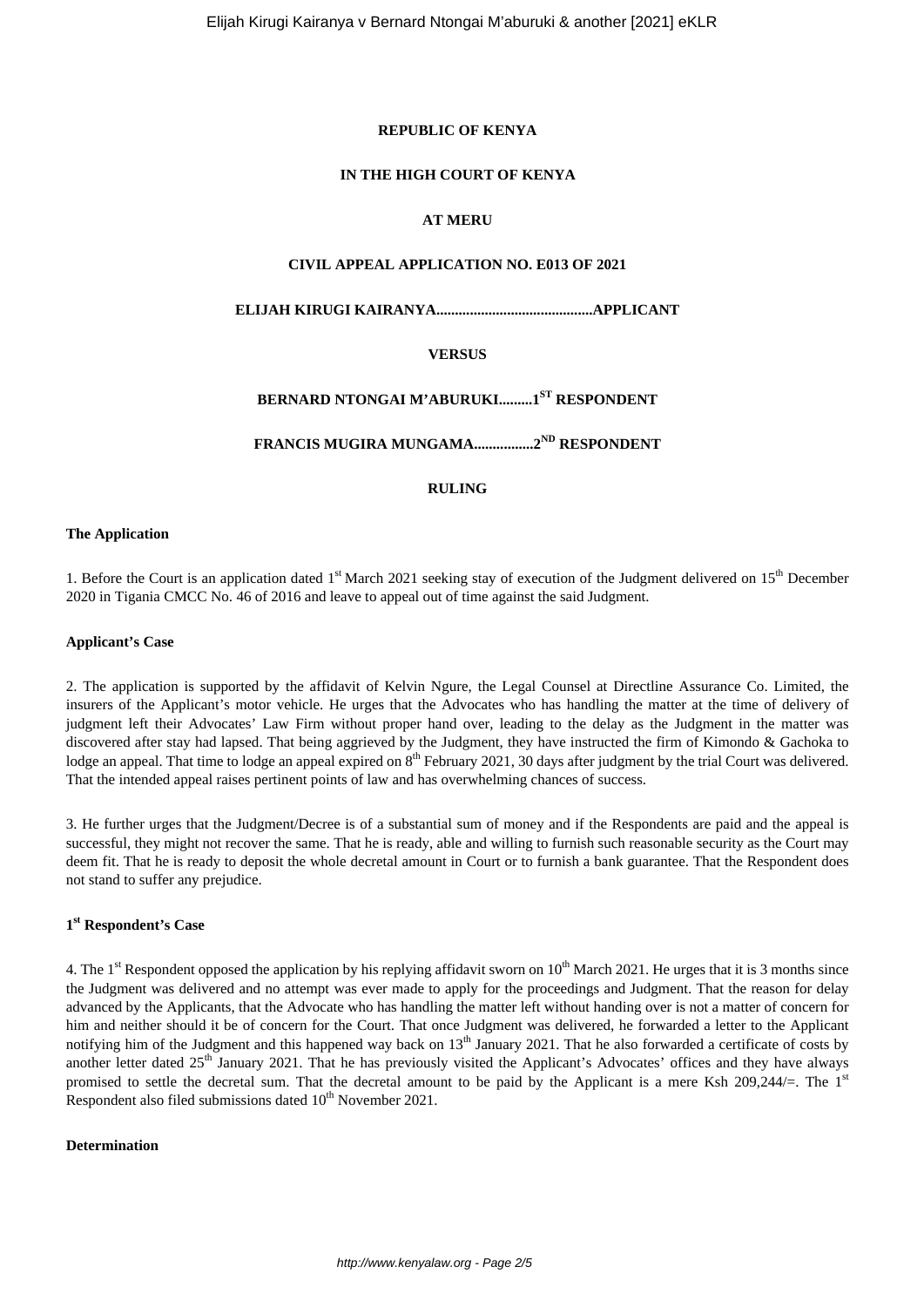# **Leave to Appeal** *out of time*

5. Appeals from a subordinate Court to the High Court ought to be filed within thirty (30) days of the decision sought to be challenged. Extension of time is a matter of discretion and the law gives this Court jurisdiction to extend time upon application. The law allows for such applications to be made even when the time for doing the act in question has already lapsed. Section 79 G of the Civil Procedure Act provides as follows: -

# **79G. Time for filing appeals from subordinate courts**

**Every appeal from a subordinate court to the High Court shall be filed within a period of thirty days from the date of the decree or order appealed against, excluding from such period any time which the lower court may certify as having been requisite for the preparation and delivery to the appellant of a copy of the decree or order:** 

# **Provided that an appeal may be admitted out of time if the appellant satisfies the court that he had good and sufficient cause for not filing the appeal in time.**

See also Order 50, Rule 6 of the Civil Procedure Rules, Section 95 of the Civil Procedure Act and Section 59 of the Interpretation and General Provisions Act.

6. The factors to consider when determining an application seeking leave to appeal out of time include the length of delay, the reason for the delay, the chances of the appeal succeeding and the degree of prejudice to be suffered by the Respondent if the application is granted.

7. The Judgment sought to be challenged was delivered on 15<sup>th</sup> December 2020. The 30 days' window period within which the Applicant was to file a memorandum of appeal lapsed on  $15<sup>th</sup>$  January 2021, if the time is construed in a strict sense. The instant application was filed on  $1<sup>st</sup>$  March 2021, about one and a half months later. A one and a half months delay period cannot be said to be inordinate.

8. On the reasons for the delay, the Applicant claims that the Advocate who was handling the matter left the law firm which was acting on his behalf without a proper handover and thus, the matter went unnoticed until the Applicants wrote to them. He urges that the mistakes of an Advocate should not be visited upon him. The Respondent on the other hand claims that that is an internal matter which the Court should not be concerned with. The Court considers that apart from the mere averments, no evidence was adduced to prove that the Applicant's Advocates was faced with the predicament of an Advocate leaving without proper handover. The reasons advanced were thus not satisfactory, in this Court's view.

9. On the chances of the appeal succeeding, the Applicant has annexed a draft Memorandum of Appeal raising 6 grounds of appeal which challenge both liability and quantum. The Court considers that an appeal on quantum and liability is indeed arguable and at this stage, the Court is not required to look into the merits of the case.

10. Although the reasons advanced for the delay were not substantiated, the Court considers that the delay herein was not inordinate and that there appears to be an arguable appeal. The Court further considers that the Respondent has failed to demonstrate any real prejudice to be suffered should leave be granted. The Court finds that the interests of justice call for the grant of leave to appeal out of time.

#### **Stay of Execution**

11. The test for applications for stay of execution in the High Court is set out in Order 42 Rule 6 of the Civil Procedure Rules. The conditions that an Applicant has to meet and/or demonstrate for the court to grant a stay of execution are as follows: -

a. substantial loss will result to applicant if stay is not granted; and

b. security is given by the Applicant for the due performance of any decree as may eventually become binding on the appellant upon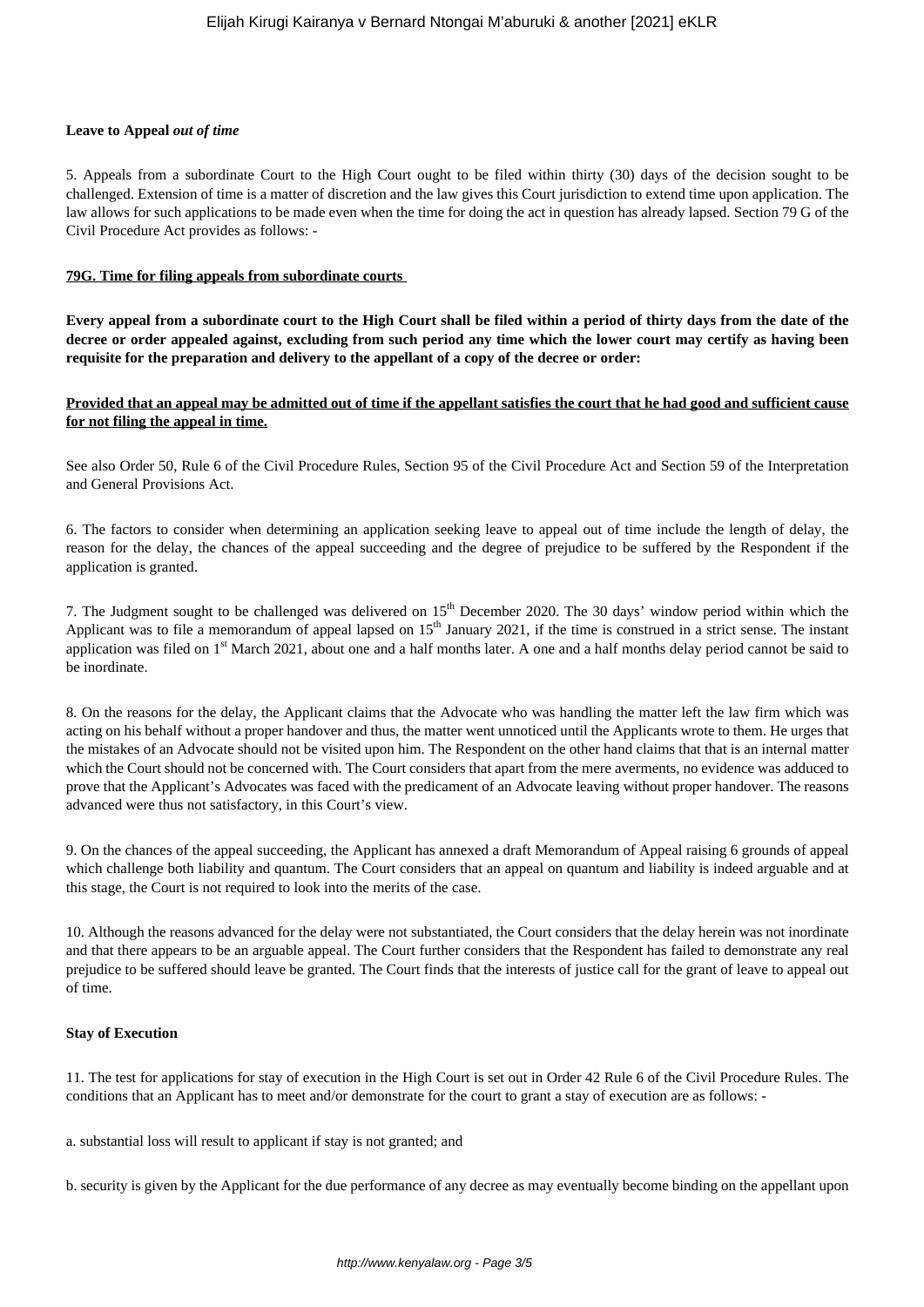#### determination of the appeal; and

c. the application has been brought without unreasonable delay.

#### **Substantial Loss**

12. The Applicant has expressed fears of the inability of the Respondent to refund the monies should the appeal be successful. The Respondent, has failed to respond to this allegation and he merely indicated that the Applicant has previously made promises to settle the decretal sum. This Court finds that Respondent failed to discharged the burden to rebut the allegation of inability to pay as was required of her once the Applicant raised his fears. See *Equity Bank Limited v Japhet Kubai Ikiamba & Another Meru HCCA No. E007A of 2020***.** See also *National Industrial Credit Bank Ltd v Aquinas Francis Wasike & another* **[2006]** *eKLR*. For this reason, this Court finds that the Applicant has proven the likelihood of suffering substantial loss. The Court has however taken note of the amount of funds in question said to be a mere Ksh 209,244/= which this Court does not find to be substantial in any way. The Court considers that it has discretion on the question of stay and taking into account all the circumstances of the case, the Court considers that the risk of suffering substantial loss is significantly reduced by the fact that the sum in question is a paltry Ksh 209,204/=.

### **Security**

13. The Applicant has indicated his willingness to offer security for the due performance of the decree. This Court would have ordered the Applicant to deposit security but taking into account the insubstantial sum in question, the Court does not see any prejudice to be suffered if the same is paid to the Respondents.

### **Undue Delay**

14. The Court has already found above that the delay in the matter was for a period of one and a half months which is not inordinate.

# **ORDERS**

15. Accordingly, for the reasons set out above, this Court makes the following orders: -

**i. Leave is hereby granted to the Applicant to file his Appeal out of time on condition that he files a Memorandum of Appeal within 7 days from the date of this order.**

**ii. The Applicant's prayer for stay of execution of the Judgment** *delivered on 15th December 2020 in Tigania CMCC No. 46 of 2016 is hereby declined.*

**iii. The costs of this application shall abide the outcome of the appeal.**

Order accordingly

# **DATED AND DELIVERED ON THIS 9TH DAY OF DECEMBER, 2021**

# **EDWARD M. MURIITHI**

#### **JUDGE**

#### **Appearances**

**M/S Kimondo Gachoka & Co. Advocates for the Applicant**